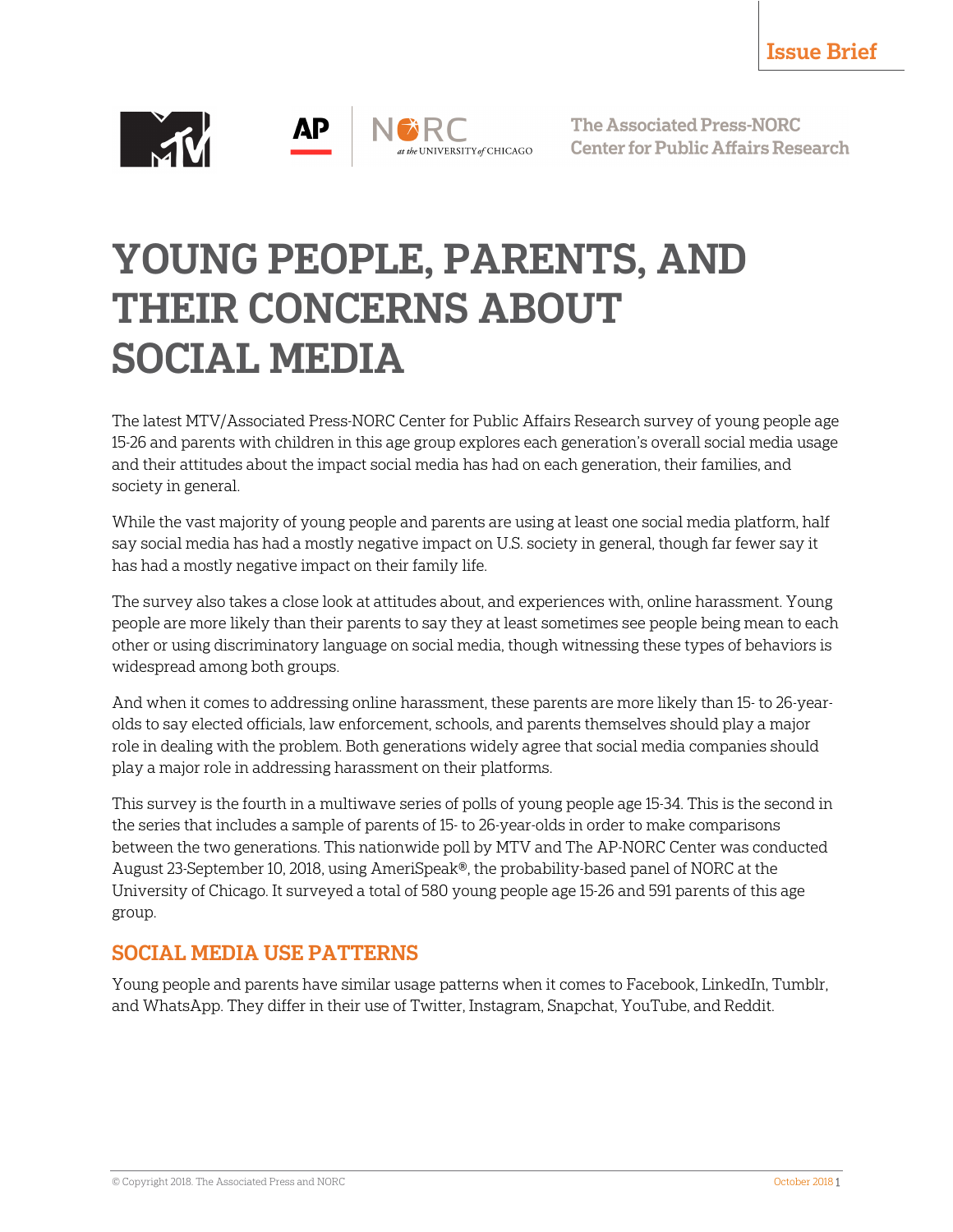

Young people are more likely than parents to use Reddit, Twitter, YouTube, Instagram, and Snapchat at least once a day.

Question: How often do you use the following social media platforms, if at all? Source: MTV/AP-NORC poll conducted August 23-September 10, 2018, with 591 parents and 580 young people age 15-26

### THE EFFECT OF SOCIAL MEDIA ON SOCIETY

Young people and parents share similar views in terms of the effect social media has had on society. Fifty-four percent of young people and 53 percent of parents say social media has had a mostly negative impact on U.S. society in general. But only 24 percent of parents and 22 percent of young people think social media has had a negative effect on their family.

Parents and young people also have similar assessments of the effect social media has had on each generation. Forty-seven percent of 15- to 26-year-olds and 51 percent of their parents say social media has had a mostly negative effect on the younger generation. Twenty-five percent of young people and 31 percent of parents say it has had a mostly negative effect on the older generation.

#### CONCERN ABOUT ONLINE HARASSMENT

When it comes to online harassment, large majorities of parents (88 percent) and young people (77 percent) consider cyberbullying a serious problem. However, while just 8 percent of young people are extremely or very concerned about being a victim of cyberbullying, parents are more than three times as likely to express concern about their children being cyberbullied.

#### WITNESSING ONLINE HARASSMENT

Among social media platform users, seeing or hearing mean or discriminatory language or images is a regular occurrence. Seventy-seven percent of parents and 83 percent of young people who are on social media witness people being mean to each other on social media platforms. Sixty-five percent of parents say they see or hear people using discriminatory language or images. Seventy-eight percent of young people report the same.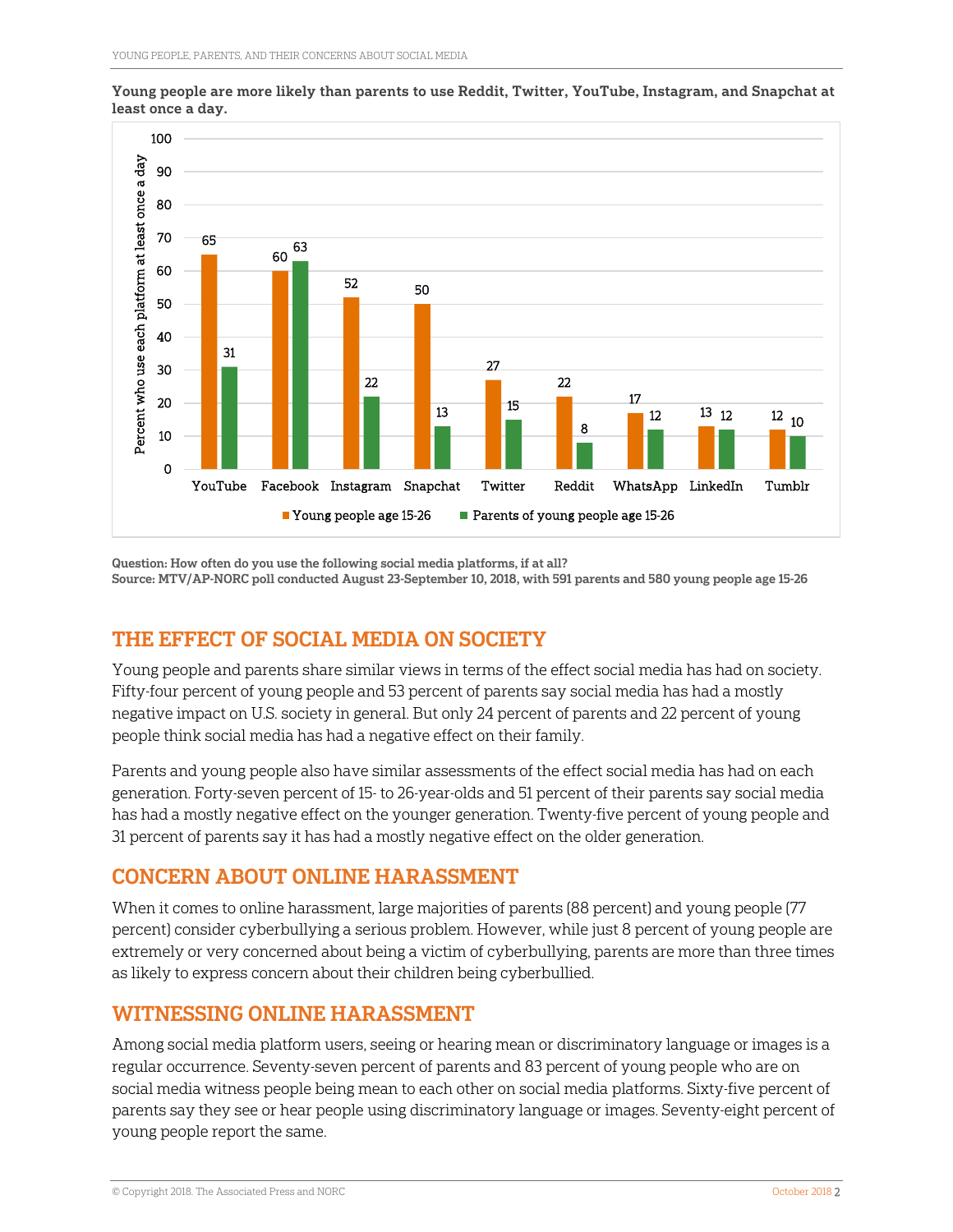Forty-seven percent of young people and 55 percent of parents say it is likely they would intervene if they saw someone being mean to someone else on social media.

#### ADDRESSING ONLINE HARASSMENT

Young people and parents differ in their attitudes about who should address online harassment. Parents are more likely than young people to say parents, schools, law enforcement, and elected officials should play a major role in addressing cyberbullying. Majorities of both groups think online companies, parents, and schools should play a major role.



A majority of young people and parents say parents, schools, and social media platforms should play a major role in addressing online harassment.

Question: How much of a role, if any, do you think each of the following groups should have in addressing online harassment?

Source: MTV/AP-NORC poll conducted August 23-September 10, 2018, with 591 parents and 580 young people age 15-26

Both generations approve of social media platforms banning users who share content that could be considered harassment (68 percent of young people vs. 80 percent of parents).

#### STUDY METHODOLOGY

This survey was conducted by The Associated Press-NORC Center for Public Affairs Research and with funding from MTV and NORC at the University of Chicago. Staff from NORC at the University of Chicago, The Associated Press, and MTV collaborated on all aspects of the study.

Data were collected using AmeriSpeak®, NORC's probability-based panel designed to be representative of the U.S. household population. During the initial recruitment phase of the panel, randomly selected U.S. households were sampled with a known, non-zero probability of selection from the NORC National Sample Frame and then contacted by U.S. mail, email, telephone, and field interviewers (face-to-face). The panel provides sample coverage of approximately 97 percent of the U.S. household population. Those excluded from the sample include people with P.O. Box only addresses, some addresses not listed in the USPS Delivery Sequence File, and some newly constructed dwellings.